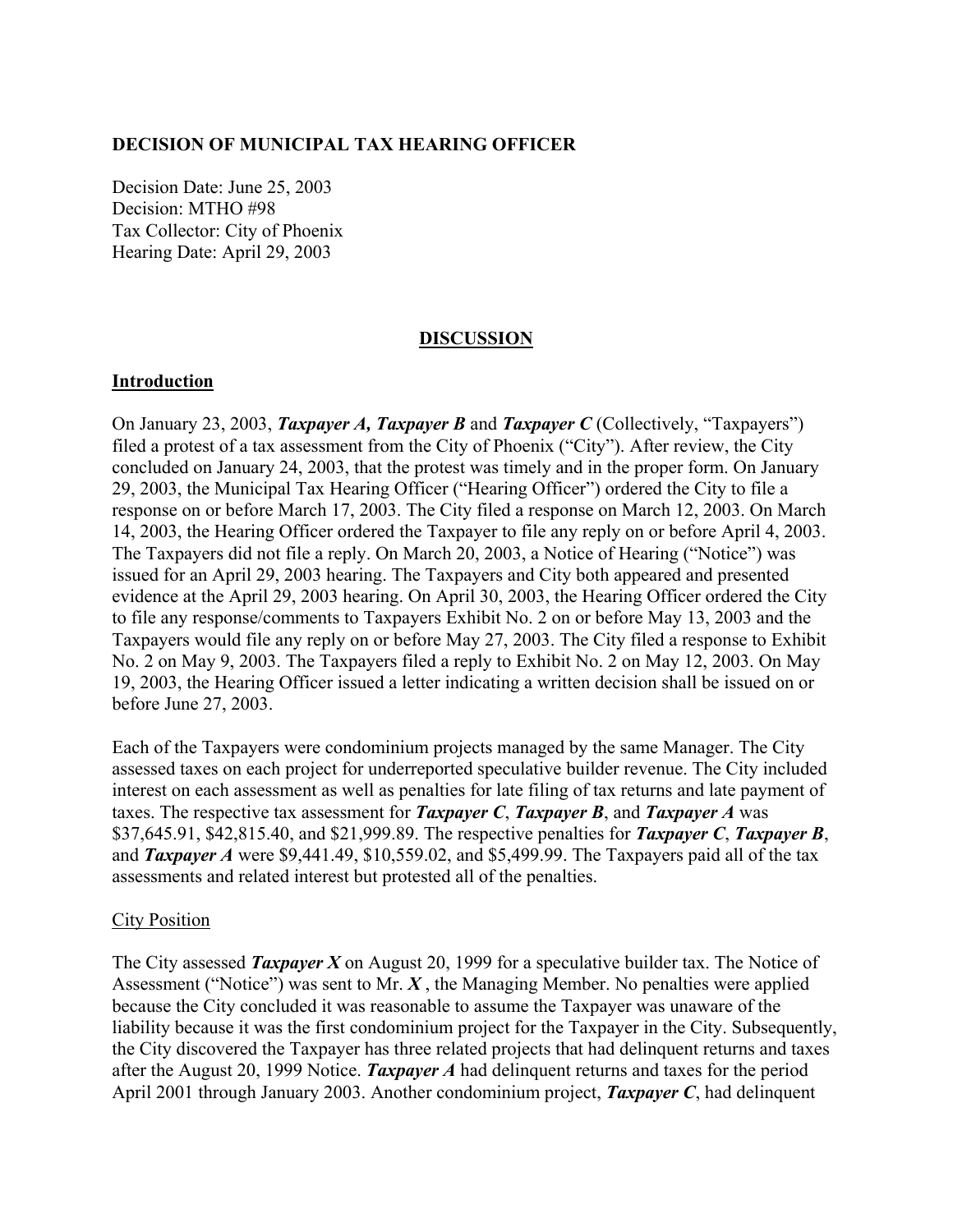returns and taxes for the period May 2001 through July 2002. The other condominium project, *Taxpayer B*, had delinquent returns and taxes for the period September 2001 through September 2002. Mr. *X* was the Managing Member for each condominium project. The City argued that the Taxpayers have been previously noticed of the speculative builder tax when the City assessed the **Taxpayer X** condominium project. For that reason, the City assessed the Taxpayers for penalties for failing to timely file a tax return pursuant to Section  $14-540(b)(1)$  ("Section  $540(b)(1)$ ") and failing to timely pay the tax pursuant to Section  $14-540(b)(2)$  ("Section  $540(b)(2)$ "). As to the waiver of penalties by Tax Accounting, the City asserted the penalties were waived based on criteria for returns filed outside of the review periods and which is not relevant to the Taxpayer's protest.

### **Taxpayer Position**

The Taxpayers asserted they were unaware of any additional taxes due to the City since the Taxpayers had contracts with contractors whereby the Taxpayers paid taxes to the contractors. The Taxpayers indicated that a new controller was hired on March 19, 2001 and that the new controller was unaware of the speculative builder tax. As a result, the Taxpayers requested a waiver of all the penalties. Additionally, the Taxpayers argued that waiver of the penalties would be consistent with Tax Accounting's decision to abate late filing penalties for September, October, and November of 2002. According to the Taxpayers, Tax Accounting abated the penalties for precisely the same issues the City assessed penalties in this matter.

### **ANALYSIS**

The City is authorized to assess penalties for late filing of returns and late payment of taxes pursuant to Sections 540(b)(1) and (b)(2). There was no dispute in this case that the Taxpayers filed late returns and paid taxes late. Thus the only issue is whether or not the Taxpayers had reasonable cause for filing and paying late resulting in the penalties being waived. The Hearing Officer concluded the Taxpayers did not demonstrate reasonable cause for the late filing or late payments. The Hearing Officer concludes that the Taxpayers either knew or should have known of the speculative builder tax on or after August 20, 1999 when the Notice was sent to Mr. *X* regarding *Taxpayer X*. While the new controller was not aware of the speculative builder tax, the Hearing Officer concludes the Taxpayers were aware or should have been aware of the tax. A reasonable businessman would have put in place written procedures after the *Taxpayer X* assessment to insure forms were filed timely and taxes were paid on time when new development projects were undertaken. Such procedures would insure replacement personnel were aware of the taxes. In this case, there were either no written procedures or the replacement personnel did not follow such procedures. Based on the above, the Hearing Officer concludes the facts as determined for the audit periods do not support a reason to waive any of the penalties assessed during the relevant audit periods. Therefore, the Taxpayer's protest should be denied.

# **FINDINGS OF FACT**

1. On January 23, 2003, the Taxpayers filed a protest of a tax assessment from the City.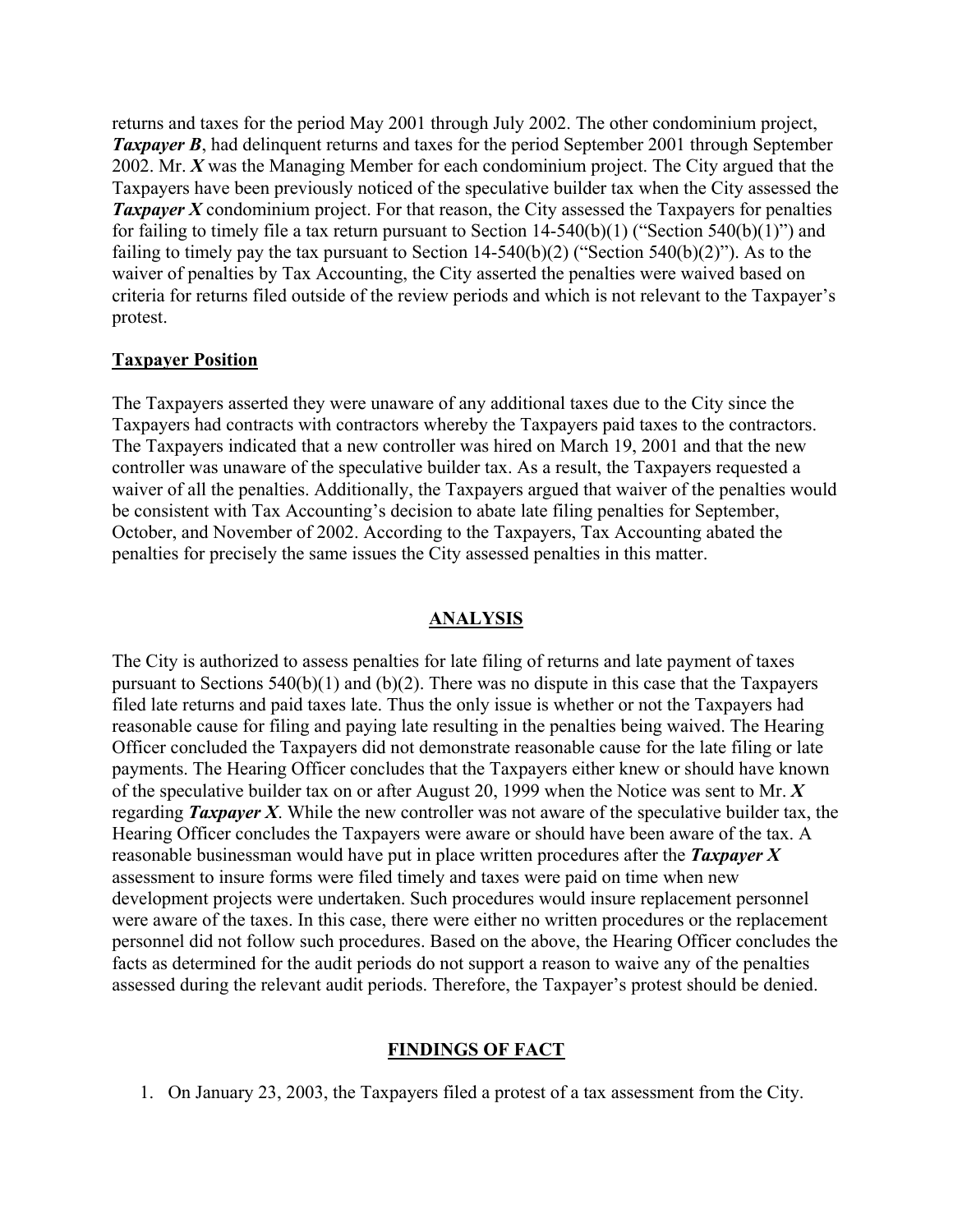- 2. After review, the City concluded on January 24, 2003 that the protest was timely and in proper form.
- 3. On January 29, 2003, the Hearing Officer ordered the City to file a response on or before March 17, 2003.
- 4. The City filed a response on March 12, 2003.
- 5. On March 14, 2003, the Hearing Officer ordered the Taxpayers to file any reply on or before April 4, 2003.
- 6. The Taxpayers did not file a reply.
- 7. On March 20, 2003, a Notice was issued for an April 29, 2003 hearing.
- 8. The Taxpayers and City both appeared and presented evidence at the April 29, 2003 hearing.
- 9. On April 30, 2003, the Hearing Officer ordered the City to file any response/comments to Taxpayers Exhibit No. 2 on or before May 13, 2003.
- 10. The City filed a response to Exhibit No. 2 on May 9, 2003.
- 11. The Taxpayer filed a reply to Exhibit No. 2 on May 12, 2003.
- 12. On May 19, 2003, the Hearing Officer issued a letter indicating a written decision shall be issued on or before June 27, 2003.
- 13. Each of the Taxpayers were condominium projects managed by the same Manager.
- 14. The City assessed taxes on each of the condominium projects for underreported speculative builder revenue.
- 15. The City included interest on each assessment as well as penalties for late filing of tax returns and late payment of taxes.
- 16. The respective tax assessments for *Taxpayer C*, *Taxpayer B*, and *Taxpayer A* were \$37,645.91, \$42,815.40, and \$21,999.89.
- 17. The respective penalties for *Taxpayer C*, *Taxpayer B*, and *Taxpayer A* were \$9,411.49, \$10,559.02, and \$5,499.99.
- 18. The Taxpayers paid all of the tax assessments and related interest but protested all of the penalties.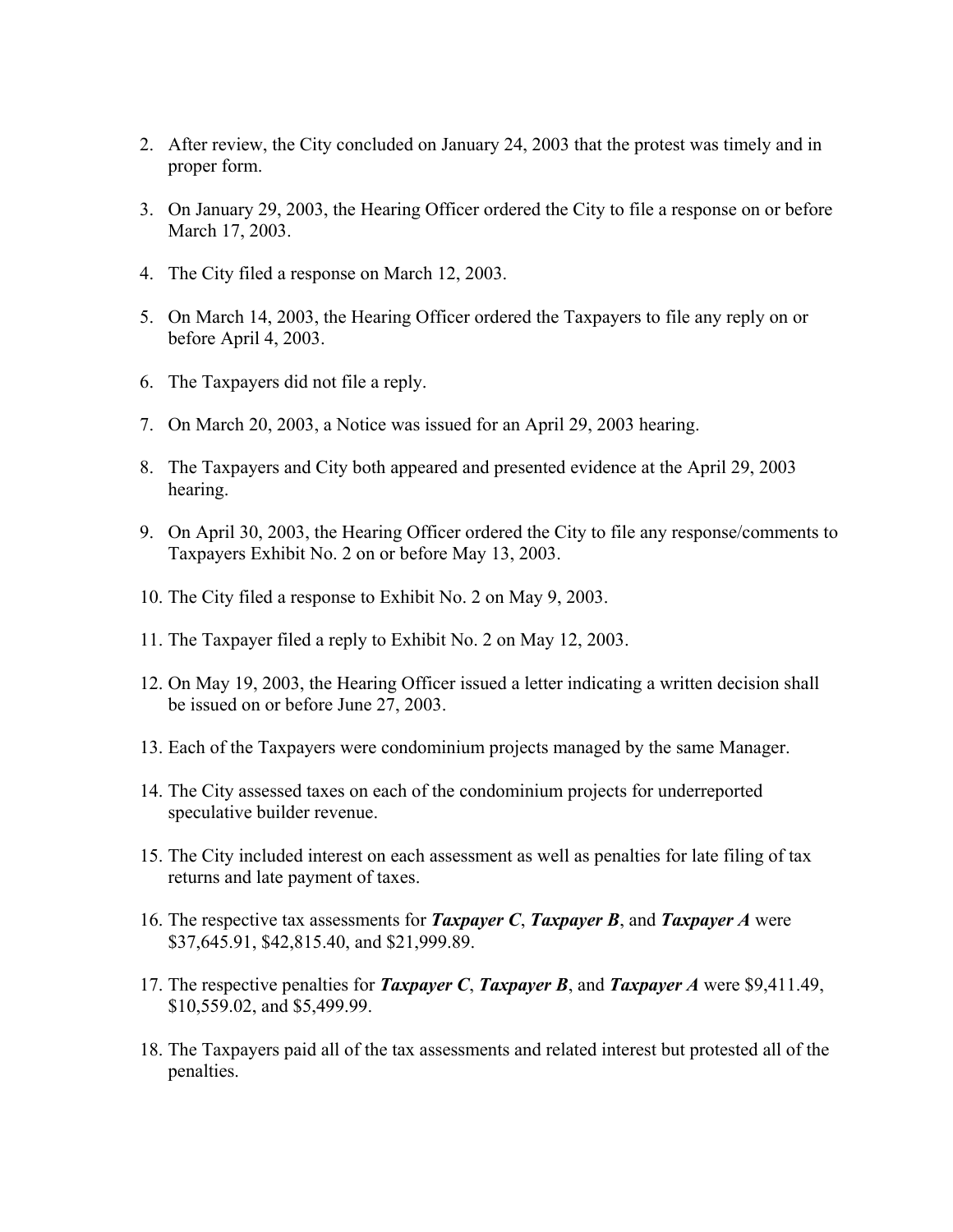- 19. The City assessed *Taxpayer X* on August 20, 1999 for a speculative builder tax.
- 20. The Notice was sent to Mr. *X*, the Managing Member.
- 21. No penalties were assessed on *Taxpayer X* because the Taxpayer was unaware of the liability because it was the first condominium project for the Taxpayer in the City.
- 22. Subsequently, it was discovered the Taxpayer had three related projects that had delinquent returns and taxes after the August 20, 1999 Notice.
- 23. *Taxpayer A* had delinquent returns and taxes for the period April 2001 through January 2002.
- 24. Another condominium project, *Taxpayer C* had delinquent returns and taxes for the period May 2001 through July 2002.
- 25. The other condominium project, *Taxpayer B* had delinquent returns and taxes for the period September 2001 through September 2002.
- 26. Mr. *X* was the Managing Member for each of the condominium projects.
- 27. The Taxpayers hired a new controller on March 19, 2001.
- 28. The new controller was unaware of the speculative builder tax.

### **CONCLUSIONS OF LAW**

- 1. Pursuant to ARS Section 42-6056, the Municipal Tax Hearing Officer is to hear all reviews of petitions for hearing or redetermination under the Model City Tax Code.
- 2. The City assessed a speculative builder tax pursuant to Section 14-416.
- 3. Taxpayers had underreported speculative builder revenues during the respective audit period for each condominium project.
- 4. Taxpayers were aware or should have been aware of the speculative builder tax after the August 20, 1999 Notice to *Taxpayer X*.
- 5. The City is authorized to assess penalties for failing to timely file tax returns and failing to timely pay taxes pursuant to Sections  $540(b)(1)$  and  $(b)(2)$ , respectively.
- 6. The Taxpayers have failed to demonstrate reasonable cause for failing to timely file tax returns and failing to timely pay taxes for the respective audit periods.
- 7. The protest of the Taxpayers should be denied.